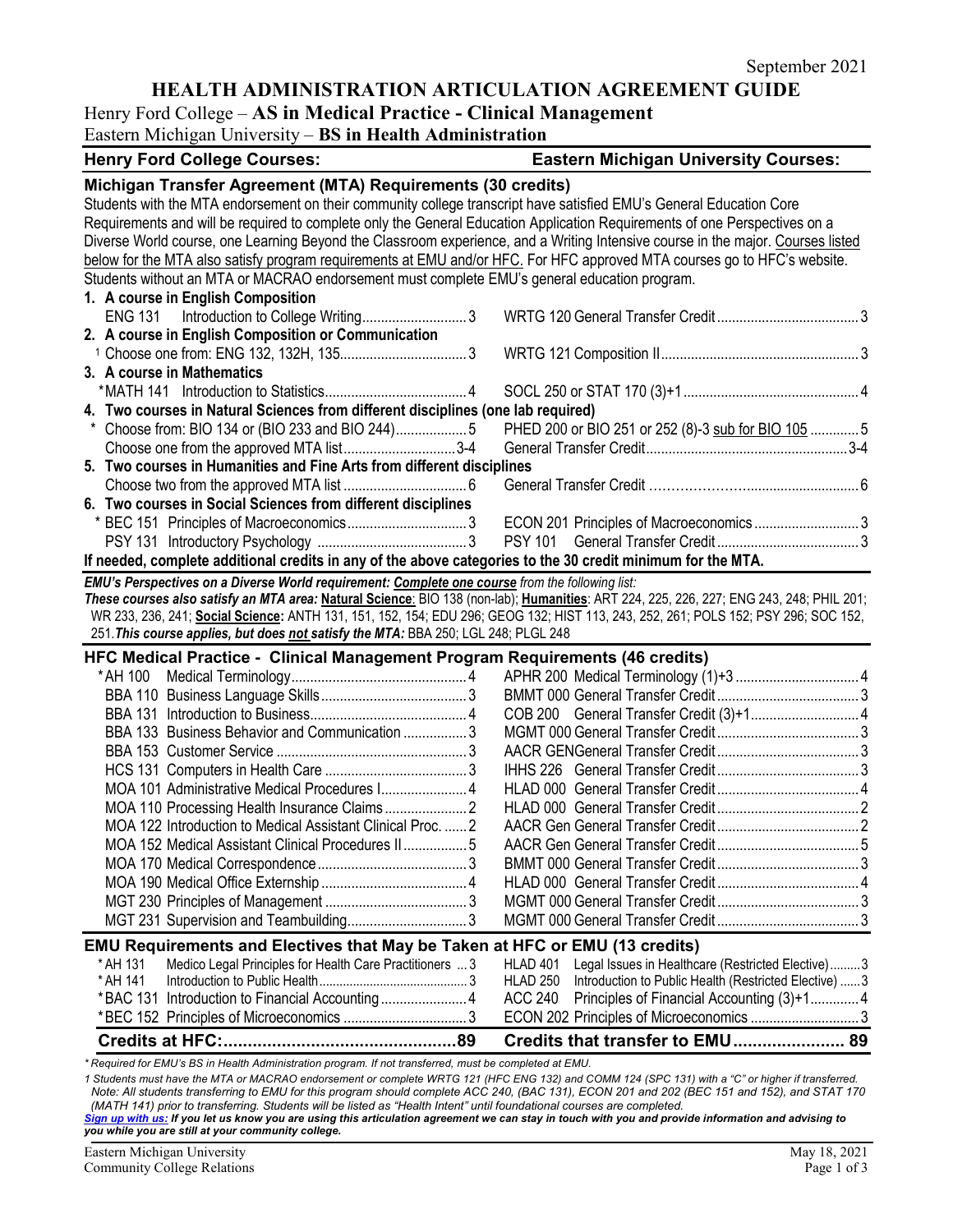**HEALTH ADMINISTRATION ARTICULATION AGREEMENT GUIDE**

Henry Ford College – **AS in Medical Practice - Clinical Management** Eastern Michigan University – **BS in Health Administration**

# **Completion of the BS in Health Administration at EMU**

Students are admitted to EMU as Health Administration "intent" and must submit a supplemental application for admission to the program after completion of the foundational requirements of Macro- and Microeconomics, Statistics, and Principles of Accounting. The College of Health and Human Services (CHHS) advising center will assist students in course planning and the supplemental application process.

## **Program Admission Requirements:**

- 1. Completed a minimum of 45 hours of undergraduate coursework at an accredited institution of higher learning with a minimum cumulative grade point average of 2.5.
- 2. Completed the MTA or MACRAO agreement (or WRTG121 and COMM 124 with a minimum grade of "C-" at EMU).

## **Major Requirements (46 credits)**

### **Program Requirements (46 credits)**

| ECON 436            | 3                                               |
|---------------------|-------------------------------------------------|
| <b>HLAD 305</b>     |                                                 |
| HLAD 307W           | Communication Effectiveness in Health Admin 3   |
| HLAD 308            | Ethical Dimensions in Health Care Delivery  3   |
|                     | or PHIL 221 Business Ethics (3)                 |
|                     | or PHIL 223 Medical Ethics (3)                  |
| <b>HLAD 310</b>     | Administration of Health Care Organizations3    |
| HLAD 311            | Management of Health Services  3                |
| HLAD 312            | Health Personnel Management and Development3    |
|                     | or MGMT 384 Human Resource Management           |
| <b>HLAD 315</b>     | Research Mthds & Data Analysis/ Health Science3 |
| HLAD 416            |                                                 |
| HLAD <sub>418</sub> |                                                 |
| <b>HLAD 419</b>     | Legal and Regulatory Issues in Health Care  4   |
| HLAD <sub>420</sub> | Health Insurance and Reimbursement3             |
| <b>HLAD 425</b>     | Decision Making for Health Administrators3      |
| HLAD 488L4          |                                                 |

| Minimum Credits to Graduate:  124 |  |
|-----------------------------------|--|